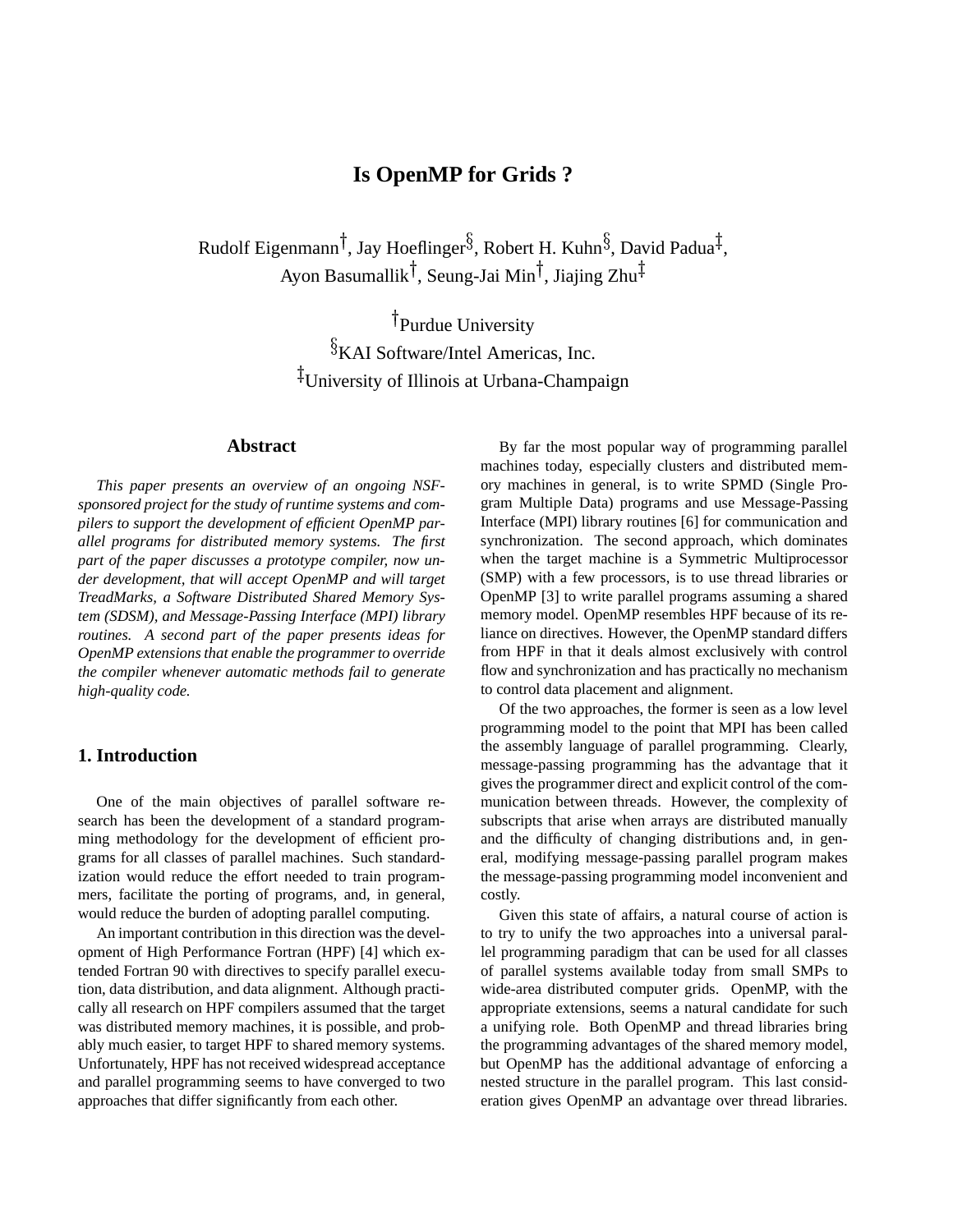Although OpenMP was developed to program shared memory machines, we believe it is possible to use OpenMP to generate efficient programs for distributed memory clusters and computer grids. Clearly, to achieve this goal the appropriate runtime systems, OpenMP extensions, and compiler techniques must be developed.

Although the replacement of MPI with OpenMP will probably happen first for conventional distributed memory machines, we believe that grids are also an important target for this project. In fact, grids have matured from just a collaborative environment to a resource where users are actually thinking of running large parallel applications. The state-of-the-art tools available to parallel programmers to harness this resource appears to be MPI variants such as MPICH-G. However, programming at a higher abstraction level is perhaps even more important in the grid scenario due to the complexity involved in the programming of unrelated systems.

A possible approach to implement OpenMP is to use a Software Distributed Shared Memory (SDSM) system such a TreadMarks [1] to create a shared memory view on top of the target system. By following this approach the implementation of OpenMP on distributed memory systems becomes equivalent in difficulty to implementing OpenMP on an SMP machine. The drawback is that the overhead typical of SDSMs can affect speedup significantly.

A way to reduce the overhead is to translate OpenMP programs so that the SDSM system is used only to handle the communications due to arrays with access patterns that are irregular or unknown to the compiler, while communications due to regular access patterns is handled by messagepassing libraries such as MPI. This can be achieved by applying compiler techniques similar to those developed by HPF. This approach does not suffer from the same overhead problems as the SDSM approach in the case of regular memory access patterns and can be easily combined with the SDSM approach to handle irregular accesses.

The development of an effective compiler methodology to map OpenMP codes onto a runtime environment containing message passing routines, a SDSM system, and other forms of runtime support could be a major challenge. One reason is that not much is known about the effectiveness of today's compiler technology in generating message-passing code from shared memory programs. Much testing and evaluation of existing compiler techniques for message generation is still needed and probably these techniques will have to be extended to achieve the desired result. Also, the combination of several approaches introduces important questions that need to be studied. For example, besides using SDSM support it is also possible to use inspectorexecutor techniques to handle irregular access. It is not clear how these two ways to deal with irregular accesses compare in terms of implementation cost, efficiency, and portability.

Any effective compiler system should allow users direct control of the code generated, especially when the compiler technology is not mature. To this end, we propose to extend OpenMP to allow users direct control of message-passing code generation, computation distribution, and data alignment. This is important because the compiler, especially the earlier versions of it, is not expected to adequately handle all conceivable situations. Providing direct control through extensions to OpenMP will make it possible for the programmers to take advantage of the compiler in order to avoid the complexities of message-passing programming in a significant portion of the program. And in those, hopefully small, sections of the code where the compiler fails, the programmer will be able to intervene and produce efficient code.

Under NSF support we are developing a compiler that will accept an extended form of OpenMP and will generate parallel code that will take advantage of the most appropriate runtime support available. So far, we have only considered software runtime support, but we plan to look at hardware support in the future. As discussed below, it is reasonable to expect that successful software mechanisms will evolve (at least partially) into hardware form.

This paper describes our OpenMP compiler. The first version of this compiler will accept standard OpenMP programs. We have already developed practically all components of this first version of the compiler and only their integration in a complete system remains. A second version of the compiler will include a number of additional optimizations along the lines of those discussed in Section 2.6, and will accept OpenMP extensions as discussed in Section 3.

Although this paper does not give a complete answer to the question posed in the title, it presents a clear plan to find such an answer. We believe that, in order to be able to answer YES, a complete program development and execution system has to be developed, and it has to be shown that it enables the development of efficient parallel code for distributed memory systems. The rest of this paper presents some components of such a program development/execution system. Section 2 discusses the hybrid communication model and compiler techniques to take advantage of this model, which will be incorporated in the first version of our compiler. Additional compiler optimizations are discussed in Section 2.6, and Section 3 presents ideas about OpenMP extensions.

### **2 The OpenMP Compiler**

#### **2.1 The Hybrid Communication Model**

Based on the Polaris system [2], we are developing a compiler that accepts conventional OpenMP and generates a program that follows a hybrid communication model. It uses a synthesis of the private memory assumed by MPI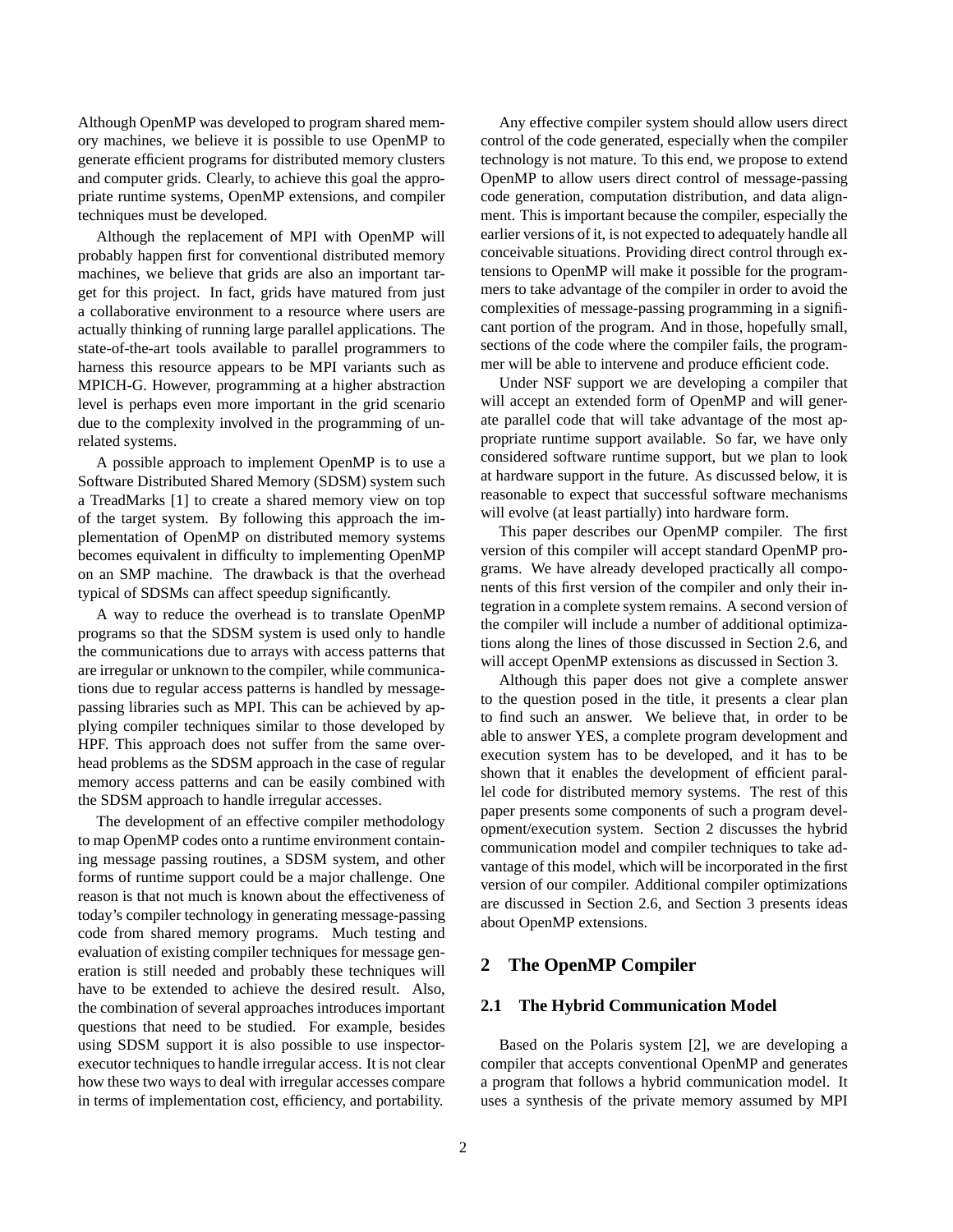programs today and shared memory models. The new model inherits the strong points from both existing models. By targeting this model, we believe that the compiler can generate efficient parallel code easily and automatically, on regular, irregular and mixed access pattern programs. We assume an environment that supports both message passing and a (hardware or software) shared memory mechanism.

In our hybrid communication model, we include both the private memory and the shared memory model. Since the most efficient mechanism for communicating data differs, depending on how the data is used within the code, we apply two different communication mechanisms to handle data with different communication features. The user data is classified by its usage patterns. We divide data into three classes: **private data**, **distributed data**, and **shared data**.

**Private data** consists of variables that are only accessed by a single thread. No communication is needed for this data. Some of the private data will be that identified in OpenMP *private* clauses and other will be identified by our OpenMP compiler as an optimization.

**Distributed data** consists of variables, with simple usage patterns, which might need to be communicated between threads. Communication of these variables is handled by the message passing mechanism. Since they have a simple usage pattern, the precise message passing code can be easily generated by the compiler automatically.

**Shared data** consists of variables with statically unknown or irregular access patterns. The consistency of shared variables across threads is handled by a shared memory mechanism. Shared data is data for which precise message passing code cannot be generated, due to lack of precise access information.

In this hybrid model, explicit message passing and the shared memory system are independent and equallevel mechanisms. They work separately on different data classes. The current target of our compiler is a system where shared memory is implemented in software via a SDSM system such as TreadMarks. Distributed data is located outside the shared memory space of the SDSM system, eliminating the overhead that would be otherwise necessary to manage it within the SDSM system.

#### **2.2 Phases of the OpenMP Compiler**

The framework of the prototype compiler algorithm to implement the hybrid model consists of three phases. We give a brief outline of the algorithm framework here, followed by a more detailed description in the next subsections.

**Phase 1. Data classification and distribution:** In this phase, the compiler classifies unprivatizable user data as either *distributed data* or *shared data*. Distributed data is divided among the threads, while shared data is apportioned according to the rules for the SDSM being used (Tread-Marks replicates its shared data on each thread). The communication of distributed data will be handled by the explicit message passing mechanism, while the shared data will be handled via the SDSM mechanism.

The compiler analyzes data access patterns. Data having *simple-enough* access patterns is considered as distributed data. All other data in the program is considered as shared data, except for privatizable data identified in the private clauses of the OpenMP source program.

**Phase 2. Computation Division:** In this phase, the compiler divides the iteration space and assigns iterations to each thread. The code is organized in the SPMD model. This phase includes two subphases: computation division for distributed data and computation division for shared data. The iterations of parallel loops that contain distributed data are divided among the threads, based on, although not restricted to, the *owner-computes* rule. For the parallel loops that contain only shared data, the compiler assigns iterations to threads evenly.

**Phase 3. Communication generation:** Function calls for communications are generated and inserted in this phase. Like Phase 2, this phase consists of 2 subphases: for message passing communication and SDSM communication. The explicit message passing calls are generated at first for communicating the distributed data, and then SDSM calls for synchronizing the shared data are generated.

Notice that the framework is particularly designed for the hybrid communication model. It does not have an independent path for either message passing or SDSM code. The generation of message passing and SDSM primitives is performed jointly in a single pass.

### **2.3 Data classification and distribution**

The source OpenMP program identifies private data and parallel loops. In Phase 1, we classify the remaining user data, which is involved in parallel loops, as distributed and shared data.

The algorithms used in our framework are quite simple, especially when comparing them to the algorithms that researchers have developed to automatically distribute and access data in distributed systems. This is one of the important advantages of our system. By applying an appropriate communication mechanism to each type of data (regular or irregular), we hope to generate efficient code, even by simple algorithms.

The algorithm is designed to operate in an incremental way. In the basic algorithm, only the data with very simple access patterns will be considered as distributed data, but the algorithm can be made more sophisticated and open to further optimization. New techniques can be added incre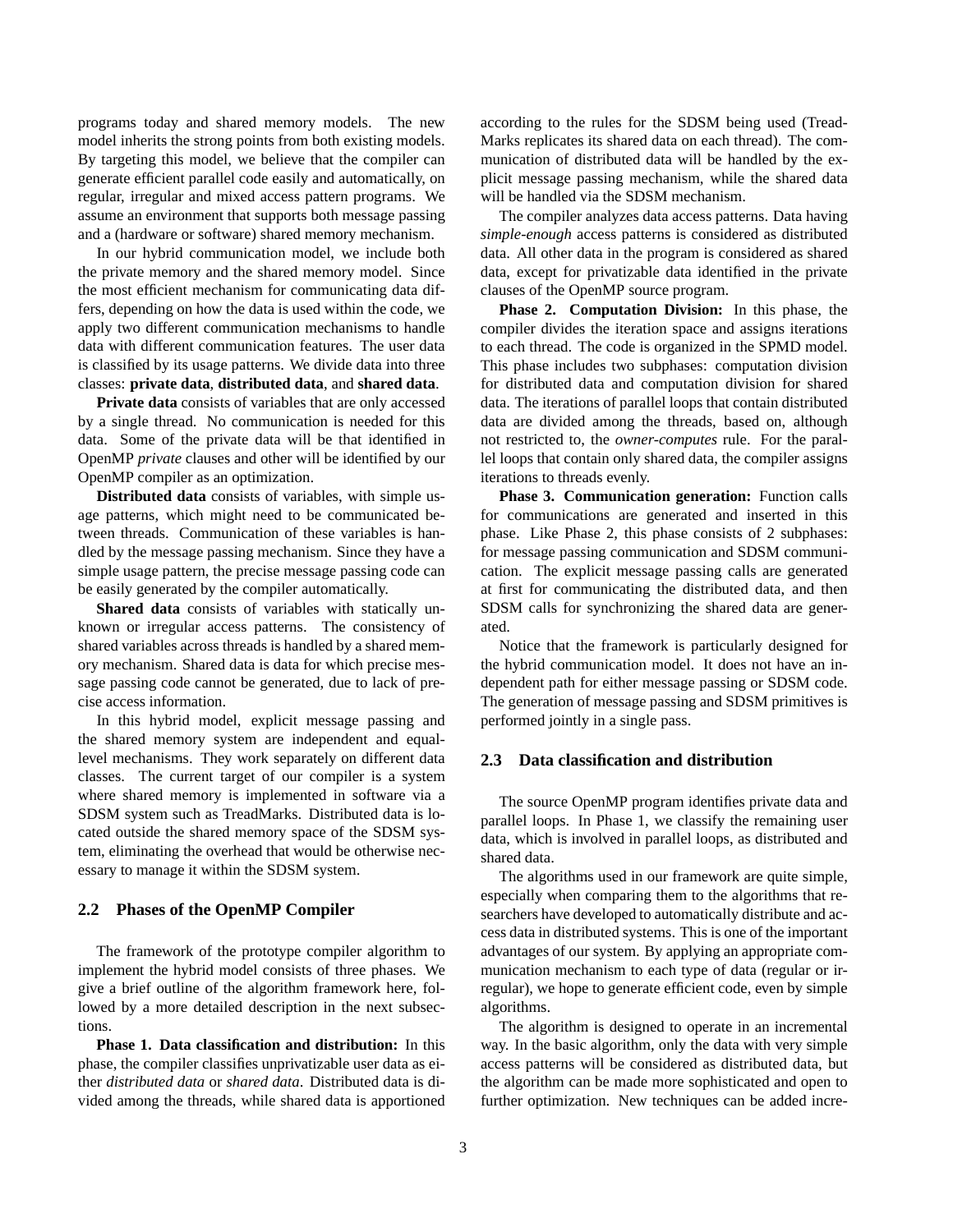mentally to push more data into the distributed data set, to achieve better performance.

The algorithm analyzes the access pattern for every dimension of each reference with respect to the loop index. If the section of the array accessed by each iteration can be described at compile time using a simple notation, such as triplets, we say that the access is *regular*. Otherwise, we say that the access pattern is *irregular*. Then each dimension is classified as distributable or non-distributable depending on the type of loop that controls access to the dimension. Also, the type of distribution is determined by the iteration space of the loops controlling access to the dimension. More details about this algorithm can be found in [12].

#### **2.4 Computation division**

We discuss first how to translate parallel loops that only contain shared and private data. The common translation method for loop-parallel languages employs a microtasking scheme. In this scheme, execution of the program starts with the *master thread* which during initialization creates *helper threads* that *sleep* until they are needed. When a parallel construct is encountered, the master wakes up the helpers and informs them about the parallel code to be executed and the environment to be setup for this execution. Such microtasking schemes typically are used in shared memory environments, where communication latencies are low and where fully shared address spaces are available.

In contrast to shared memory environments, distributed architectures exhibit significantly higher communication latencies and they do not support fully-shared address spaces. In the TreadMarks SDSM system used in our work, shared memory sections can be allocated on-request. However, all thread-local address spaces are private – not visible to other threads. These properties question the benefit of a microtasking scheme because (1) the helper wakeup call performed by the master thread would take significantly longer and (2) the data environment communicated to the helpers could only include addresses from the explicitly allocated shared address space. Therefore, in our work we have chosen an SPMD execution scheme, as is more common in applications for distributed memory systems. The SPMD execution scheme is also necessary for program sections that access distributed data. In an SPMD scheme all threads begin execution of the program in parallel. Sections that need to be executed by one thread only must be marked as such explicitly and executed conditionally on the thread identification. In general, sequential program sections are executed redundantly by all threads, whereas in parallel regions the threads share the work.

For parallel loops that only contain references to shared data, we divide the iteration space evenly for each thread. Our SPMD translation of OpenMP parallel regions splits

the worksharing constructs, modifying lower and upper bounds of the loops according to the iteration space assigned for each participating thread. Currently, we support static scheduling only. All parallel constructs containing at least one access to a shared variable are placed between a pair of barrier synchronizations. At these barriers, a coherent state of the shared memory is also maintained. During the parallel regions, the SDSM system supports releaseconsistency. The dual function of the barrier as synchronization and maintaining coherence is important to note. To maintain coherence, threads might need to execute expensive system calls, which increase in number with the amount of shared data written in the parallel region.

Parallel loops that contain distributed data or both distributed data and shared data are scheduled according to the layout of the distributed data, decided in Phase 1, and iterations are assigned to the thread that owns most of the lefthand side elements. Currently, each iteration is executed as a whole by a single thread, but this may be changed in the future.

In the cases where there are different access patterns in the same loop, we use an evaluation strategy to pick up the most frequently visited pattern as the owner pattern of the loop.

The translation of serial program sections is non-trivial. Since, in the SPMD scheme that we have adopted, all serial program sections will be executed by all threads, we need to identify serial program regions where this is not appropriate. If variables updated in the sequential region are shared, then they should not be redundantly updated by all threads. Instead, they are marked to be executed by the master only. Furthermore, after such a master-only section, a barrier synchronization is inserted. This ensures that other threads that subsequently read from these shared variables are properly delayed until the new values are correctly seen.

#### **2.5 Communication Generation**

In this phase, function calls for message-passing operations are generated and inserted. We compute the region of distributed data that needs to be transferred. Message passing calls are inserted to perform the communication for distributed data, in a copy-in/copy-out manner. Data that is read within a parallel loop nest is fetched from its owner before the loop. Data that is written within the loop must be written back to its owner afterward.

Figure 1 presents the algorithm for message passing call generation. For each reference  $x$  to array A in the source program, the compiler must determine a **send/receive** pair for communicating the data accessed but not owned by the involved threads. This is done by intersecting two internal representations, one describing the memory accesses made by x on thread  $P_i$  and the other describing the section of A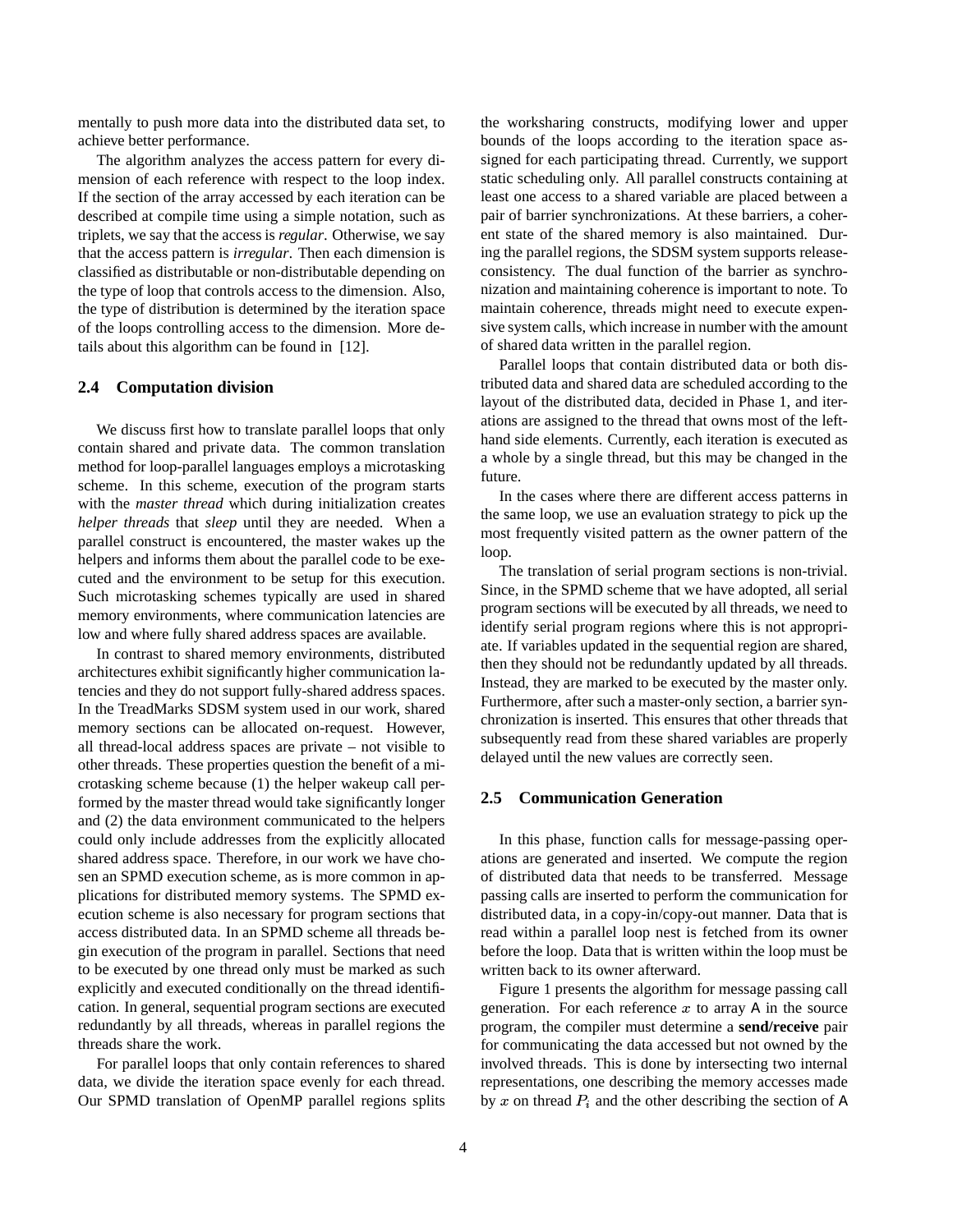```
for(each reference x of distributed array A)
  \texttt{access}(P_j) = \texttt{computeLMAD}(x)for(each i and j, i\neq j)
    if(x is read)mode = superset
    else
      mode = precise
    overlap =
      intersect(distribute(P_i), access(P_j), mode)
    if(overlap 
NULL)
      success =
        generate message(overlap, i, j)
    if(!success) push back(A)
  endfor
endfor
```
#### **Figure 1. Message-Passing Communication**

```
real A(100)
!$omp distribute A(CYCLIC)
!$omp parallel do schedule(static)
  do i = 1, 100, 3
  ... A(i) ...
  enddo
```
#### **Figure 2. Loop accessing array** A

owned by thread  $P_j$ . For our internal representation we use the LMAD (Linear Memory Access Descriptor) [7] notation which is more general than the conventional triplet notation. LMADs are usually able to capture precisely the accesses to a multi-dimensional array made by a sequence of multiplynested loops, even when the subscript expressions are not affine.

To compute the intersection between the region of an array accessed in one thread and the region owned by another thread, we use the LMAD intersection algorithm which is described in [5]. This intersection is stored into the variable overlap. For example, consider an array, A, that has a CYCLIC distribution across four threads and is accessed in the loop in Figure 2. The region stored in thread P0 can be represented by the triplet  $A(1:100:4)$  and that stored in thread P2 by the triplet  $A(3:100:4)$ . The region accessed in thread P0 can be represented by the triplet  $A(1:25:3)$ . The intersection between the region accessed thread P0 and the region stored in thread P2 is  $A(7:25:12)$ 

The intersect function requires a "mode" parameter that indicates what to do if the function cannot calculate the precise intersection. If the access is a read reference, it would not affect the correctness of the code if we fetch more data than needed from the other thread, so "superset" is specified for "mode". If the access is a write reference, the precise write-back is required. In that case, "precise" is specified.

```
\operatorname{region} \, \mathtt{L}_{ij} \colon \mathtt{A}(\texttt{offset} : \texttt{offset} + \texttt{span} : \mathtt{1})if(my_id == i)send(A(offset), span+1, data type, j)
    if(my id == j)
          receive(A(offset), span+1, data type, i)
```
(a) Transformation 1

```
\operatorname{region} \, \mathtt{L}_{ij} \colon \mathtt{A}(\mathtt{offset}:\mathtt{offset}+\mathtt{span}:\mathtt{stride})MPI type vector(span/stride+1, 1, stride, data type, NewT)
    if(my id == i)
         send(A(offset), 1, NewT, j)
    if(my_id == j)receive(A(offset), 1, NewT, i)
```
(b) Transformation 2

# **Figure 3. Using LMADs to generate message passing code. Only simple LMADs, equivalent to triplets, are used here**

Then, if the intersection operation cannot be done precisely, the intersection function will report a failure. For example, consider a complicated reference like  $A(B(i), j-)$ 1), distributed as A(\*, BLOCK). If the access is a read, then we can conservatively fetch the whole column of A, so, the "superset" mode can be used. But if the access is a write, then the write-back must be precise. If the intersection procedure fails, due to being in "precise" mode, the array must be handled by the SDSM system and therefore the algorithm calls the push back function to turn the array back to the shared data class.

A non-empty overlap result from the intersection operation indicates that communication is necessary. In the routine generate message, we try to convert the overlap region to the proper message passing calls by transformations similar to those in Figure 3. The regions in Figure 3 are the non-empty results from intersecting the distribution regions on thread  $P_i$  with the regions accessed by thread  $P_i$ .

In Figure 3,  $L_{ij}$  represents the intersection between the data stored in thread  $P_i$  and data read by thread  $P_i$ . The segment of code below the lines describing the  $\mathbf{L}_{ij}$  regions are to be inserted before the loop reading the array so that it is executed by thread *i* and *j*. Figure 3 gives two kinds of transformations from LMAD (represented as triplets here for simplicity) to the equivalent MPI message passing calls. Figure 3 (a) shows the transformation from a dense region, which has the stride of 1, to the equivalent MPI calls. The thread where the data is stored sends the overlap data to the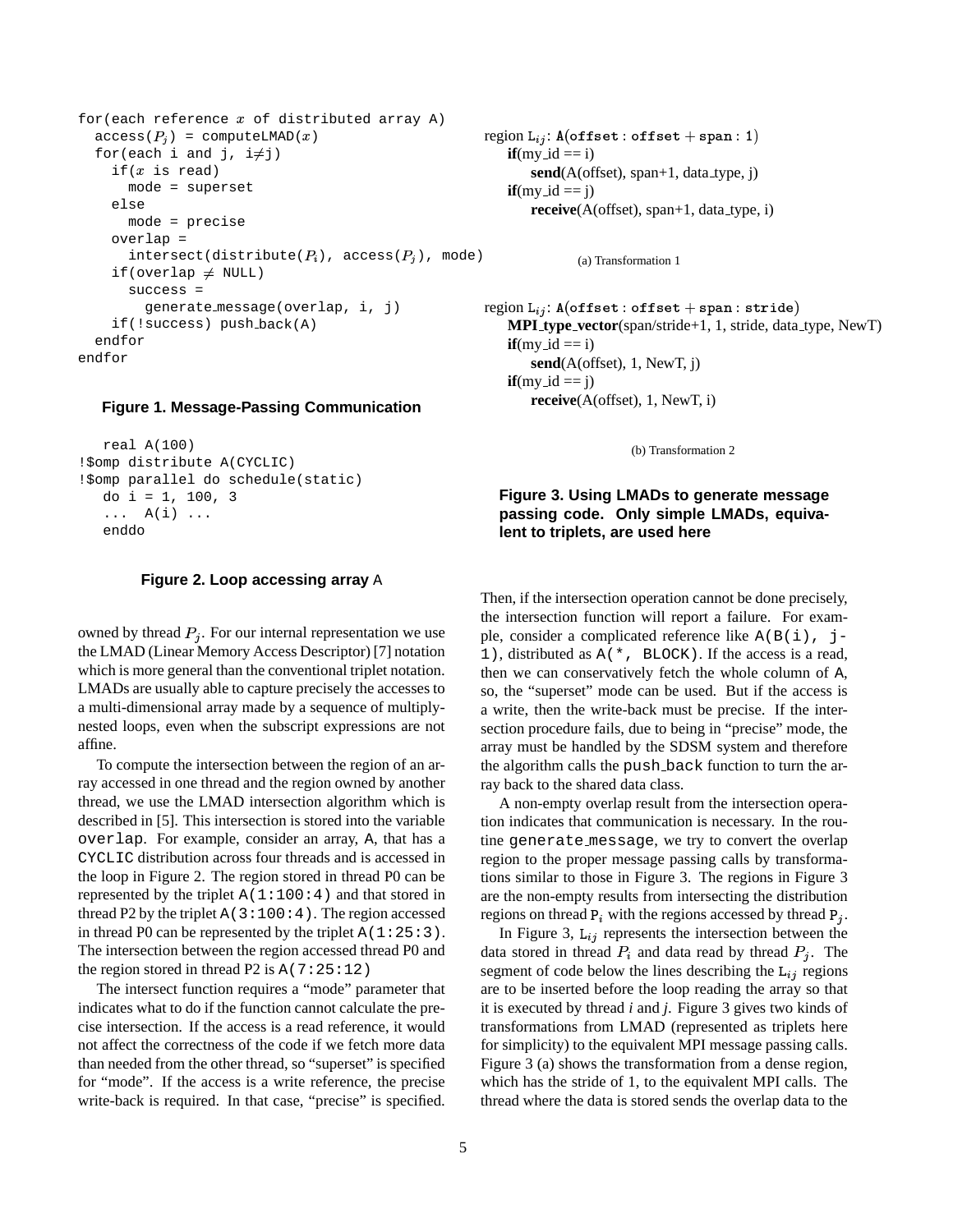thread that is going to access it. The beginning address of the message buffer is the offset of the overlap region. The length of the message buffer is span+1.

For the regions with  $\text{stride} > 1$ , as shown in Figure 3 (b), we build an MPI user data type to transfer the data. The MPI type vector can be used to build the user data type with the stride. It has the following interface [6]:

 $MPI\_type\_vector($ 

 $count, blocklength, stride, old type, new type) \$ 

The transformation in Figure 3 (b) can be extended to multidimensional regions.

For read references, the message passing calls are generated before the loop, to get the data before it is needed. For write references, the message passing calls are generated after the loop, to write the data back to its owner. The message passing codes in Figure 3 are for read references. The communication codes for write references can be generated by simply switching the sender and the receiver.

If some LMADs are too complicated to be converted into proper message passing calls, the generate message function will return a failure status. If a failure happens, the push back function will push the array back to the shared data class, letting the SDSM mechanism handle its communication.

# **2.6 Additional Optimization to Improve OpenMP Performance on SDSM Systems**

The methods presented in this paper mark the starting point of a project that seeks answers to the following questions:

- Can OpenMP applications be executed efficiently on distributed systems and computer grids, and under what parameters?
- <sup>4</sup> What are the compiler optimizations necessary to improve the efficiency of OpenMP applications running on distributed systems and computer grids?

In this section we discuss further the second question. We describe transformations that can optimize the performance of OpenMP programs on a SDSM system. Many of these techniques have been discussed in other contexts. It is their combined implementation in an OpenMP/SDSM compiler that we expect to have a significant impact. The realization of such a compiler is one objective of our ongoing project.

**Data Prefetch:** Prefetch is a fundamental technique for overcoming memory access latencies. Ideally, a data item x produced by thread A and consumed by  $\hat{B}$  is sent to  $\hat{B}$ as soon as it is produced by  $A$ . Prefetch actions are initiated by the receiver  $(B)$ , in that the compiler moves the load of  $x$  upward in the instruction stream. Closely-related to prefetch is *data forwarding*, which is producer-initiated.

Forwarding has the advantage that it is a one-way communication ( $\overline{A}$  sends  $x$  to  $\overline{B}$ ) whereas prefetching is a two-way communication ( $B$  requests from  $A$  that  $x$  be sent). An important issue in prefetch/forwarding is to determine the optimal prefetch point. Choosing a prefetch point later than the earliest possible can be advantageous, as it reduces the need for prefetched data to be cached by the recipient and it enables the combination of several prefetch operations into a block transfer. Prefetch techniques have been studied previously albeit not in the context of OpenMP applications for SDSM systems. We expect that prefetch will significantly lower the cost of OpenMP END PARALLEL region constructs, as it reduces the need for coherence actions at that point.

**Barrier elimination:** Two types of barrier eliminations will become important. It is well known that the usual barrier that separates two consecutive parallel loops can be eliminated if permitted by data dependences [8]. Similarly, within parallel regions containing consecutive parallel loops, it may be possible to eliminate the barrier separating the individual loops. As barrier costs are high in SDSM systems, this optimization can improve program performance significantly.

In the OpenMP-to-SDSM transformations described in Section 2.4, barriers are also introduced in serial program sections, after write operations to shared data. The barrier can be eliminated in some situations, such as, if the shared data written are not read subsequently within the same serial section.

**Data privatization:** The advantage of private data and distributed data in a SDSM system is evident as they are not subject to costly coherence actions. An extreme of a SDSM program can be viewed as a program that has only private and distributed, and no shared, data. The necessary data exchanges between threads are performed by message operations (which can be implemented as copy operations in SMPs and NUMA machines). Many points are possible in-between this extreme and a program that has all OpenMP shared data placed in shared SDSM address space. For example, shared data with read-only accesses in certain program sections can be made "private with copy-in" during these sections. Similarly, shared data that are exclusively accessed by the same thread can be privatized during such a program phase.

We conducted an experiment where we manually applied privatization to read-only data in the *equake* benchmark. The program reads data in a serial region from a file. In the original code, since all the threads use the data, a shared attribute is given. However, we have modified the program so that the input data, which are read-only after the initialization, become private to all threads. The results show that even this simple optimization reduces the execution times substantially.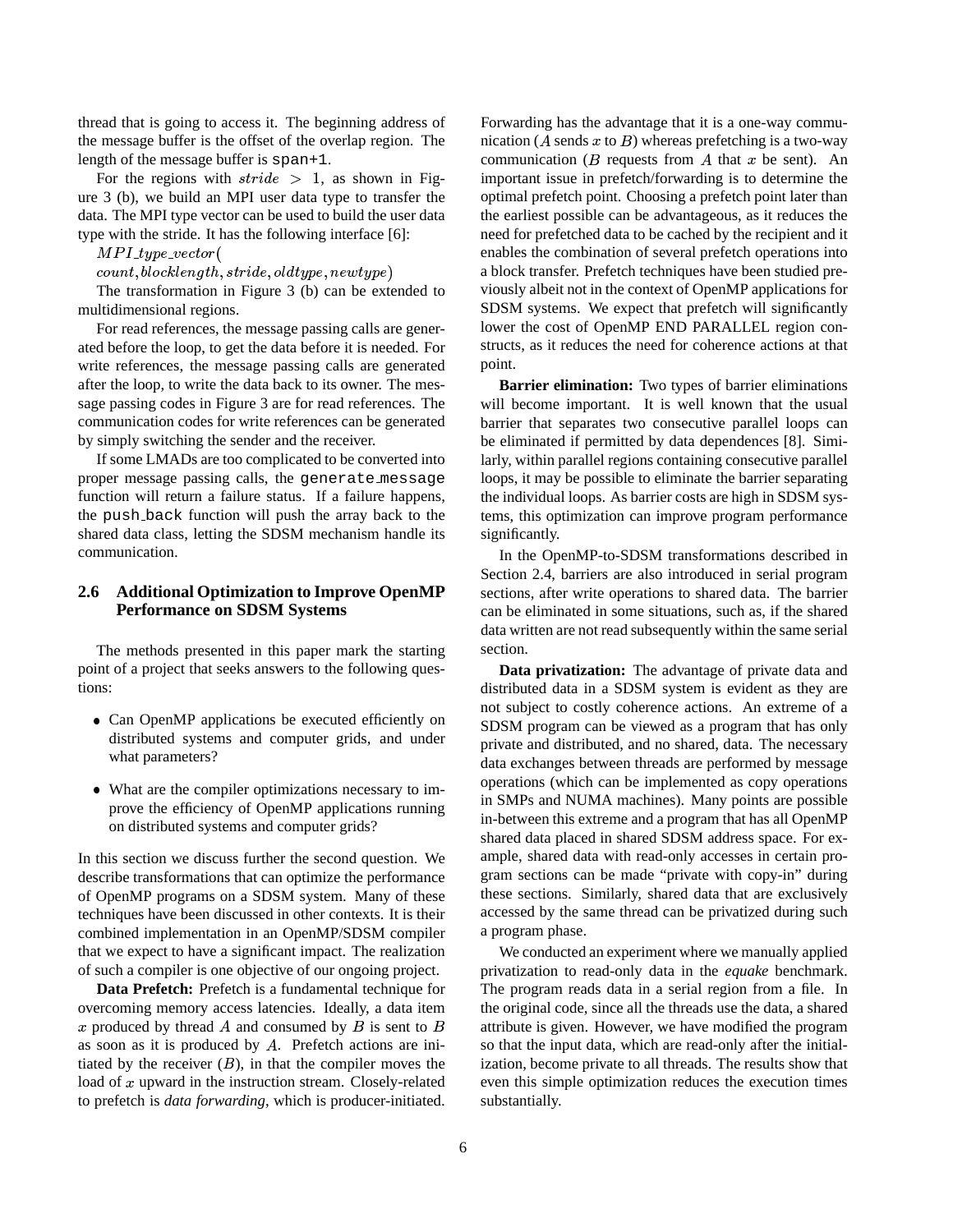**Page placement:** Some SDSM systems place memory pages on fixed home threads, pages may migrate between threads, or pages are replicated (this is the case in Tread-Marks). Fixed page placement leads to high overhead if the chosen home is not the thread with the most frequent accesses to this page. Migrating pages can incur high overhead if the pages end up changing their home frequently. Replicated pages can lead to high coherence traffic for keeping all page contents current. In all cases, the compiler can help direct the page management mechanism. It can estimate the number of accesses made to a page by all threads and choose the best scheme. By considering the type of accesses it can decide in which program phases page replication is beneficial and when single ownership is appropriate. Furthermore, the compiler can choose a page size that accommodates the desired data structures. We expect that the compiler's ability to consider both large and future program phases will give it a significant advantage over the SDSM page placement mechanism, which considers the program's recent past only. As a result, such compiler mechanisms will take over substantial control from the SDSM system.

**Automatic data distribution:** The method described in Section 2 is still quite primitive. Its effectiveness needs to be evaluated and the method extended, probably using some of the many methods discussed in the literature.

**Data and loop reorganization:** Data and loop transformation techniques for locality enhancement have also been researched extensively. We will study many of the proposed techniques. We expect that the transformation leading to data affinity will be among the most effective. That is, programs in which successive loops cause individual threads to access the same data will be most successful.

**Adaptive optimization:** A big impediment for all compiler optimizations is the fact that input data is not known at compile-time. Consequently, compilers must make *conservative assumptions* leading to suboptimal program performance. The potential performance degradation is especially high if the compiler's decision making chooses between transformation variants whose performance differs substantially. This is the case in distributed architectures and SDSM systems, which exhibit a large number of parameters that need to be tuned.

In ongoing work, we will build on a prototype of a dynamically adaptive compilation system [11, 10], called ADAPT. The ADAPT system can dynamically compile program variants, substitute them at runtime, and evaluate them in the executing application.

# **3 Extensions to OpenMP**

The discussed compiler techniques can frequently generate parallel programs matching the performance of manually written message-passing programs. However, we expect that in many other cases, compiler-optimized performance will be limited. For example, with current technology the compiler may be unable to determine the best possible distribution of an array or the exact region of a distributed array that must be copied between threads before and after a parallel loop or parallel section.

We believe that programmer should be able to use the same programming paradigm when taking advantage of compiler-optimized performance and when tuning this performance. This is important because the programmer may be unable to determine whether the compiler will succeed until the program has been written. With state-of-the art programming support, programmers face the possibility of having to start from scratch in this situation. Therefore they may prefer to program entirely in a message-passing paradigm, which is guaranteed to succeed, although harder to use than a shared memory paradigm.

The solution we propose is to extend OpenMP so that programmers would be able to override the compiler whenever necessary. The extended directives will be read by the compiler and the information they contain will be used internally to guide code generation instead of the information gathered by the compiler analysis algorithms. We envision extensions to specify data distribution, computation distribution, and communication operations. One important advantage of specifying communication and distribution using directives is that, in this way, the compiler will be able to check for consistency. Communication errors are typically not detected by today's compilers, which treat MPI message passing operations as calls to library routines and do not do any semantic analysis of the actual parameters.

For data distribution, the notation used by HPF data alignment should usually suffice for arrays accessed following a regular pattern throughout the program. We expect irregularly accessed array to be handled by the SDSM mechanism.

A simple way to specify the location where a certain computation will be performed is to introduce a new clause to specify where each iteration of a parallel do or each section within a sections directive will execute. The clause schedule( $k$ ) could be used to specify that the section will be executed by thread *k*, which could be any expression involving program variables. In the case of a parallel loop, a clause of the form schedule(f(p)), where *p* is the index of the parallel loop, specify that iteration *p* will be executed by thread number *f(p)*. The expression on the right-hand side of the clause could include the home function. Given an element  $a(i,j...),$  of a distributed array, the value of home( $a(i,j, \ldots)$ ) is the thread where the element has been assigned by a distribution directive.

The first version of our OpenMP extensions will only allow explicit communications outside parallel regions. Thus, distributed data accessed in the parallel region could only